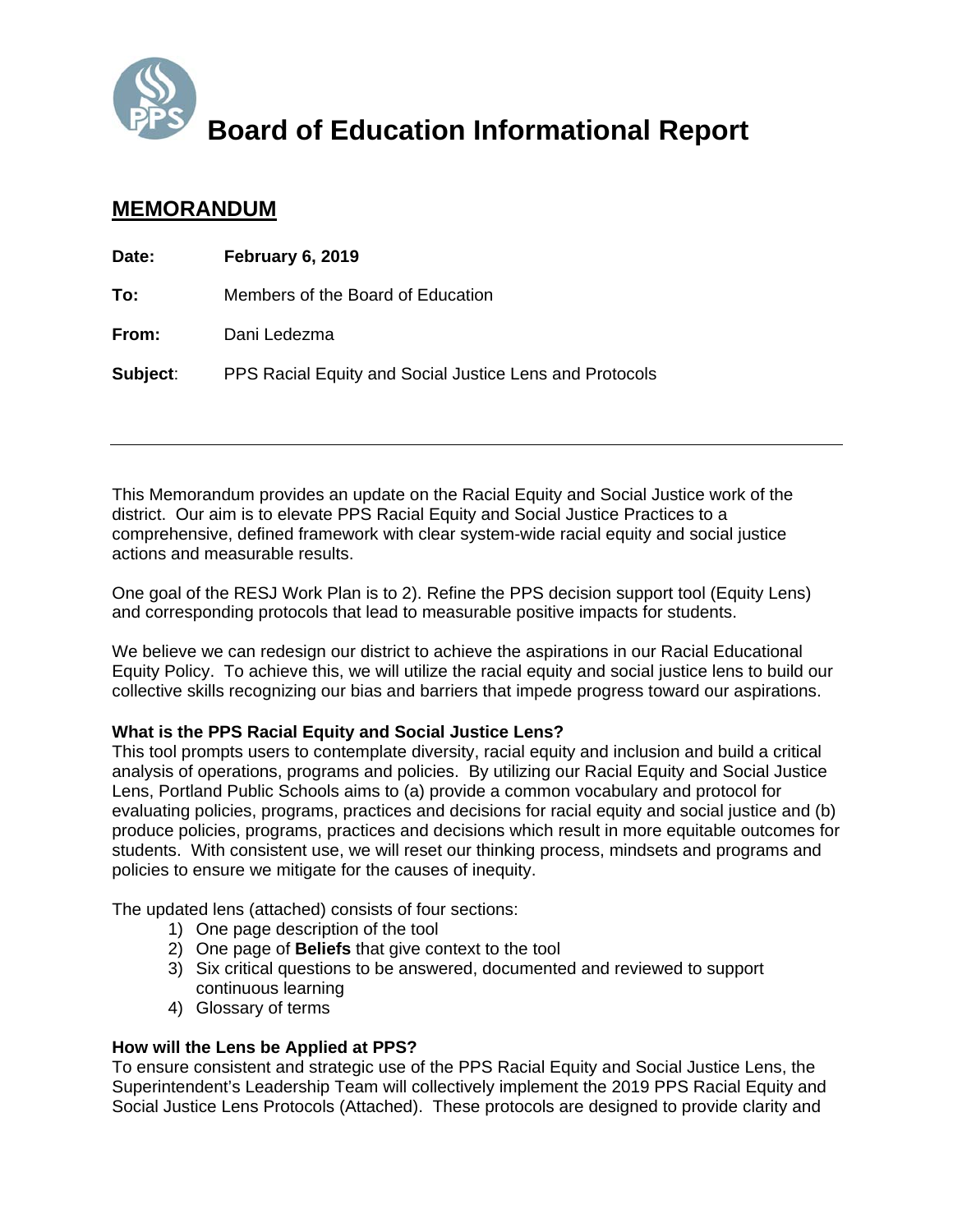transparency for students, families and community partners about our collective racial equity and social justice work by documenting our application of the tool, reviewing information generated by its application and utilizing that data to continue to make improvements.

Members of the Superintendents Leadership Team (SLT) have identified scenarios and a timeline for lens application in 2019 across all departments at PPS. Each quarter, SLT will review the completed lenses and will collaborate with departments and present an annual report/synthesis of RESJ Lens themes. The goal is to continue to update and refine the tool over time while also identifying additional high leverage scenarios across all district departments for application each year.

#### **Recommendations for Members of the Board of Education**

To ensure alignment and learning across the district, it is recommended that members of the Board of Education consider identifying 2-3 scenarios in which to collectively apply the PPS Racial Equity and Social Justice Lens in 2019.

Recommended applications include:

- Budget review, development and adoption
- Significant Policy changes (through the Policy Committee)

Staff are available to facilitate the process and document board answers.

### **Racial Equity and Social Justice Work Plan Update**

In January, PPS launched a work planning process to support the PPS Racial Educational Equity Policy. This is an inclusive planning process to surface high leverage opportunities to build on this important work into our three year road map for Racial Equity and Social Justice.

We recognize that efforts from the prior five years have resulted in significant personal growth for administrators, teachers, students and families. Our next challenge is to continue to support that individual growth and transform our collective culture so that we are prepared to build equitable systems.

Four temporary teams are currently reviewing local and national effective practices and will analyze opportunities and challenges for adoption and leverage at PPS. These teams are:

- 1. Teaching and Learning
- 2. Student Led Initiatives
- 3. Community Partnerships
- 4. Talent Diversity

From this analysis, PPS will draft and adopt an updated Racial Equity and Social Justice Framework with goals and a work plan. This work is being done in alignment and coordination with the Vision, upcoming strategic plan and budget processes.

In this process, team members and members of the Superintendent's Leadership Team are also identifying recommendations to update the PPS Racial Educational Equity Policy and will provide continued updates to the Board of Education.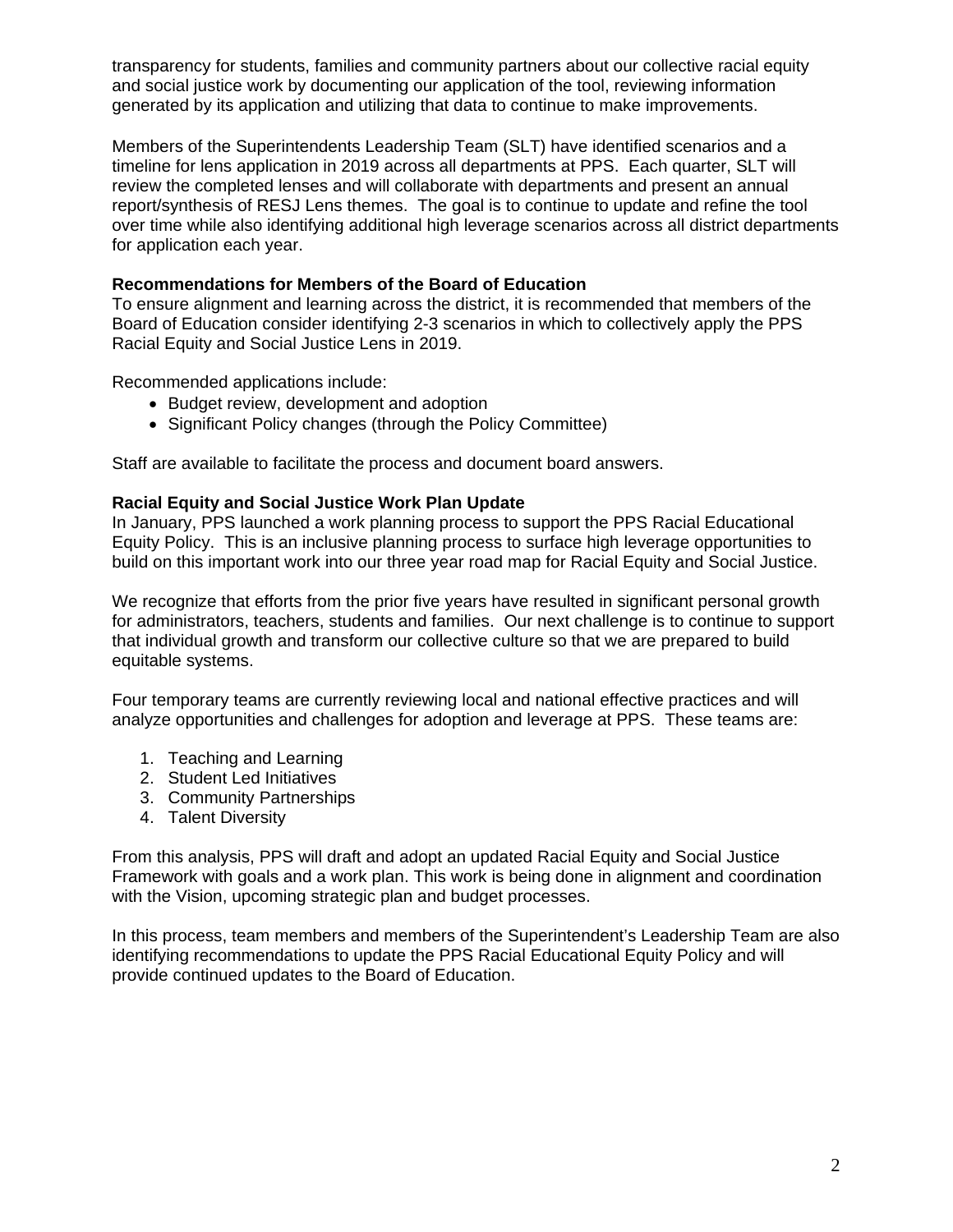

## **Racial Equity and Social Justice Lens Protocols**  *2019*

# **Who will use the Racial Equity and Social Justice (RESJ) Lens?**

The goal is for everyone at Portland Public Schools to regularly apply the updated RESJ Lens beginning in January 2019. All employees will continue to practice utilizing the critical thinking and evaluation skills developed while using the lens as part of PPS's commitment to racial equity and social justice. We believe this practice will continue to inform our organizational development and strengthen our collective impact. The result of creating an organizational culture where the RESJ lens is regularly utilized and the results are analyzed will focus everyone on achieving measurable outcomes addressing our internal barriers and practices.

# **When will the RESJ Lens be applied?**

To effectively roll out the use of PPS's updated RESJ Lens all departments will identify scenarios for use in 2019. It is expected that departments will complete the RESJ for at least the identified scenarios, however, it is likely that departments will also find it useful for additional scenarios.

| <b>PPS Department</b>                 | <b>Scenarios</b>                                                        | <b>Estimated</b><br><b>Month</b><br><b>Completed</b> |
|---------------------------------------|-------------------------------------------------------------------------|------------------------------------------------------|
| Superintendent's<br>Leadership Team   | 2018/19 Work Plan Development                                           | January                                              |
|                                       | 2019/20 Budget Development                                              | May                                                  |
| <b>Human Resources</b>                | <b>Talent Diversity Recruiting Strategy</b>                             | March                                                |
|                                       | <b>Principal/Building Administrator Comp Review</b>                     | April                                                |
|                                       | Pay equity audit and compliance plan                                    | May                                                  |
| Finance                               | Procurement Process Review for vendors                                  | February                                             |
|                                       | Construction spend review for DBE/MWESB                                 | May                                                  |
| Custodial/Maintenance                 | Recruit talent diversity in our custodial and<br>maintenance workforce. | Ongoing                                              |
| <b>Facilities Asset</b><br>Management | Parks Collaboration Agreement review                                    | <b>Fall start</b>                                    |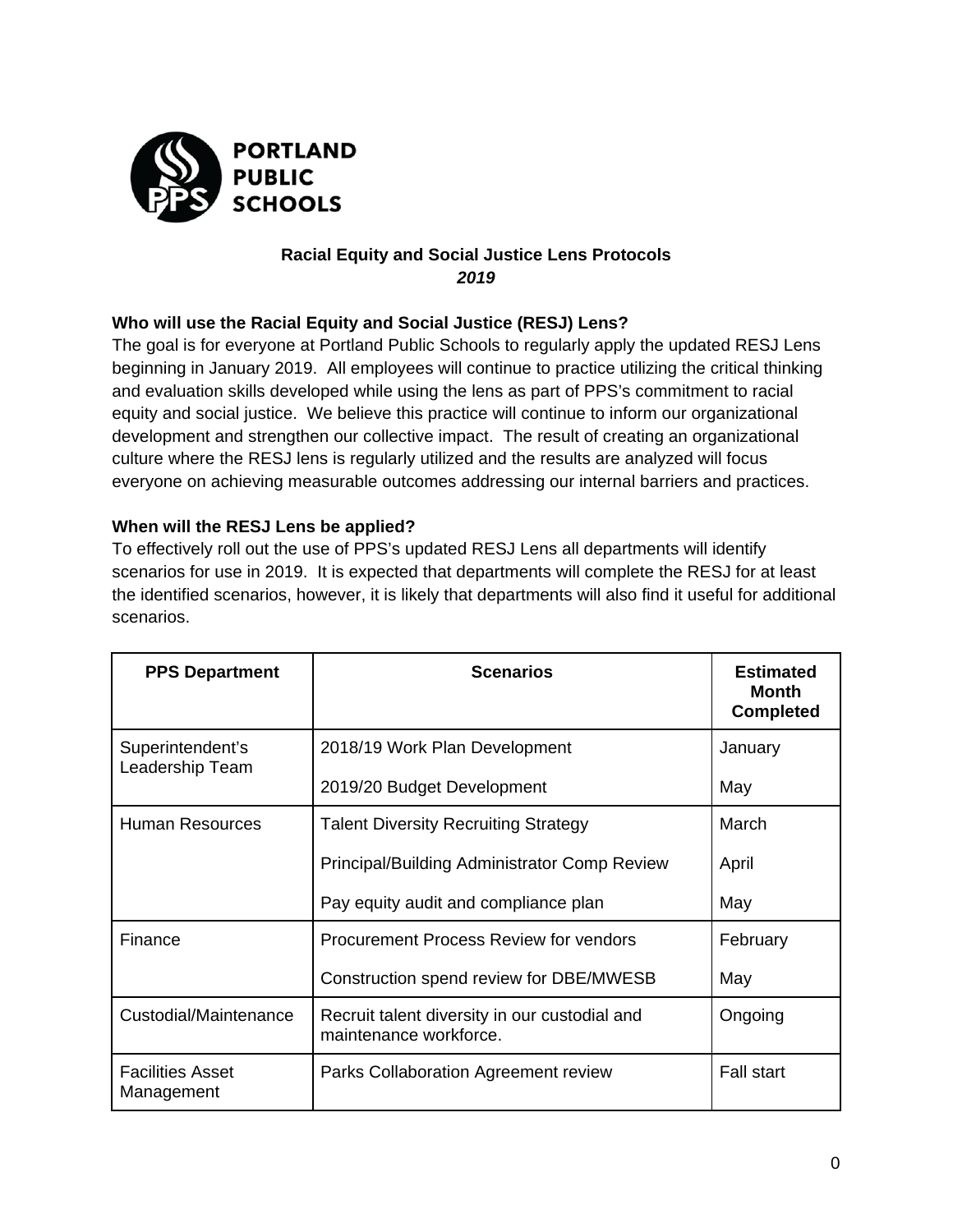|                             | Setting CUB fees Childcare                                                                                                                                                                                                                                                          | Late fall start |
|-----------------------------|-------------------------------------------------------------------------------------------------------------------------------------------------------------------------------------------------------------------------------------------------------------------------------------|-----------------|
|                             | Assessment of educational adequacy of school<br>facilities                                                                                                                                                                                                                          | Summer          |
|                             | Adoption of ADA Transition Plan Update                                                                                                                                                                                                                                              | Summer          |
|                             | Finalize project and budget priorities to include<br>equity metrics including, but not limited to, Title 1<br>schools.                                                                                                                                                              | Summer          |
| <b>School Modernization</b> | Identify process to identify barriers to Certified<br>Business for contracting with PPS, with emphasis<br>on barriers to (i) opportunity awareness; (ii)<br>solicitation participation; and (iii) procurement<br>award.                                                             | March           |
| Security                    | Intergovernmental Agreement with Portland Police<br>Bureau governing Student Resource Officers                                                                                                                                                                                      | February        |
| Transportation              | Driver workforce recruitment                                                                                                                                                                                                                                                        | Ongoing         |
|                             | <b>Transportation Office Staff and Management</b><br><b>Diversification</b>                                                                                                                                                                                                         | Ongoing         |
|                             | <b>Transportation Service Eligibility Model</b><br>development                                                                                                                                                                                                                      | Summer          |
| Technology                  | <b>Technology Department Diversity Hiring Strategy</b>                                                                                                                                                                                                                              | March           |
|                             | Working in collaboration with instruction to RFP<br>and implement new data systems for interventions<br>and student data                                                                                                                                                            | August          |
|                             | Updating technology ed spec and bond request for<br>equitable technology distribution                                                                                                                                                                                               | June            |
|                             | Online registration to ease the burden of<br>registration on families, particularly those who are<br>not native English speakers                                                                                                                                                    | August          |
| <b>Nutrition</b>            | All internal and external hiring practices and<br>decisions.<br>Student/school access to available USDA<br>programs and implementation of these services.<br>Family access to meal benefits.<br>Recipe and menu development and design,<br>including procurement of foods, supplies | Ongoing         |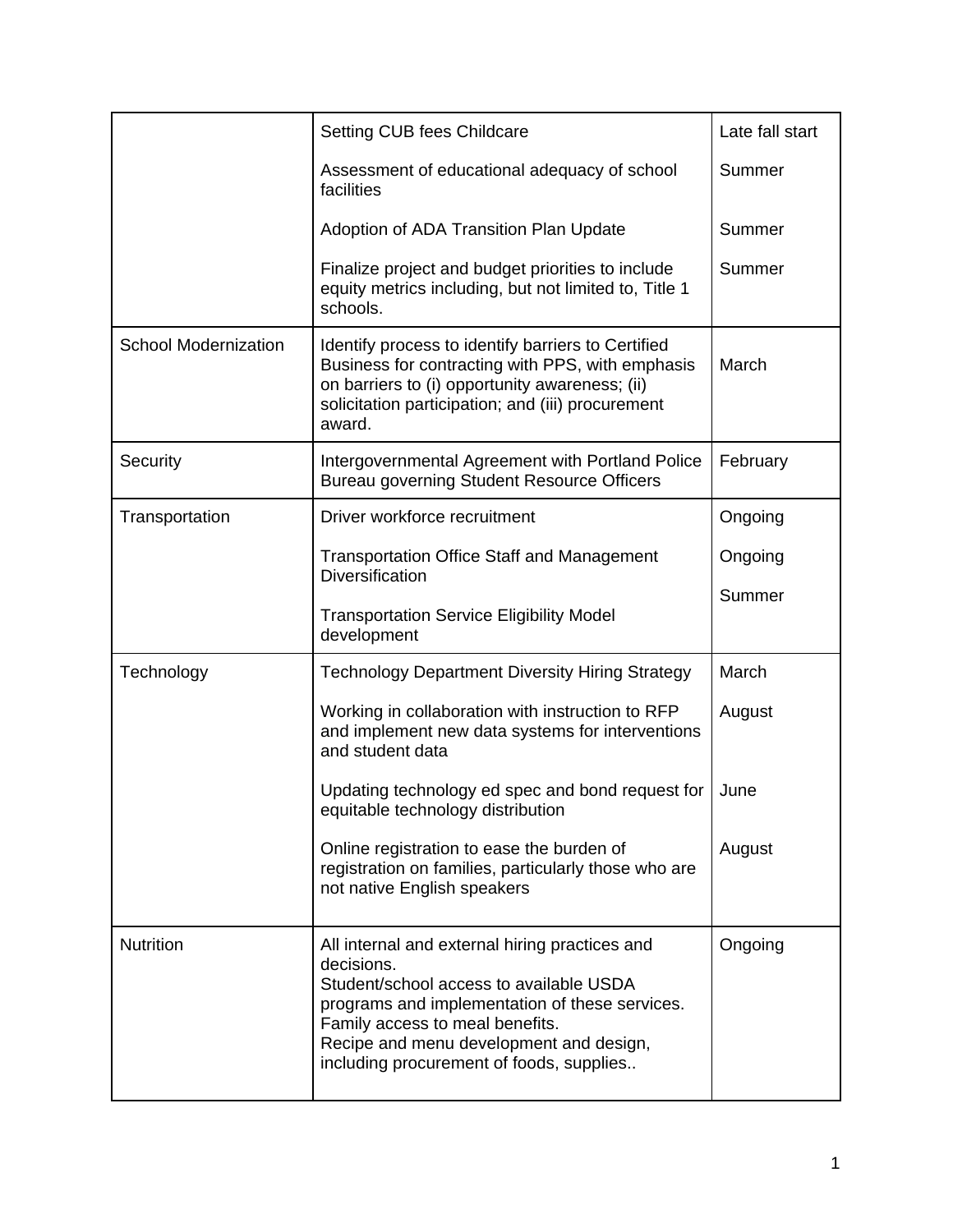| <b>DISCO Leadership</b><br>Team                         | Problem of Practice work January 14 (DISCO<br>Team kick-off)<br>Communication Plan - January 18 (Retreat - kick-<br>off)<br>Data Driven Protocols - January 18 (Retreat - kick-<br>off)                             | Feb-report in<br>March                                     |
|---------------------------------------------------------|---------------------------------------------------------------------------------------------------------------------------------------------------------------------------------------------------------------------|------------------------------------------------------------|
| Office of Teaching and<br>Learning                      | Improvement Science as a model of continuous<br>inquiry and improvement across the school<br>system                                                                                                                 | April                                                      |
|                                                         | MS Middle School Task Force as the group to<br>study and recommend on future middle school<br>strategies                                                                                                            | January                                                    |
|                                                         | College and Career Readiness audit and planning                                                                                                                                                                     | April                                                      |
|                                                         | Planning for GVC, assessment and professional<br>development                                                                                                                                                        | May                                                        |
| <b>Office of Student</b><br><b>Support Services</b>     | OSSS work plan has included RESJ language and<br>outcomes within each of the four overarching<br>goals                                                                                                              | Updates end<br>of February<br>2019 and end<br>of May 2019. |
|                                                         | OSSS provides the RESJ support/coaching<br>through school climate work within all schools                                                                                                                           |                                                            |
|                                                         | OSSS provides Professional Development for<br>Restorative Justice, ACE (adverse childhood<br>experiences) support and Trauma Informed<br>practices in order to assist with ongoing staff<br>development around bias |                                                            |
| Office of School<br>Performance                         | School Visit Schedule and Agendas                                                                                                                                                                                   | February                                                   |
|                                                         | Plan for supporting CSI, TSI and Title I schools                                                                                                                                                                    | February                                                   |
|                                                         | Self Development and Professional Learning<br>amongst Office of School Performance                                                                                                                                  | February                                                   |
| Research, Assessment,<br>Evaluation &<br>Accountability | Department work plan<br>Use RESJ work plan reporting                                                                                                                                                                | February                                                   |
| Communications and<br><b>Public Engagement</b>          | Evaluation of Language Access services and<br>service levels to schools                                                                                                                                             | March 2019                                                 |
|                                                         | <b>Franklin Naming Process</b>                                                                                                                                                                                      | <b>June 2019</b>                                           |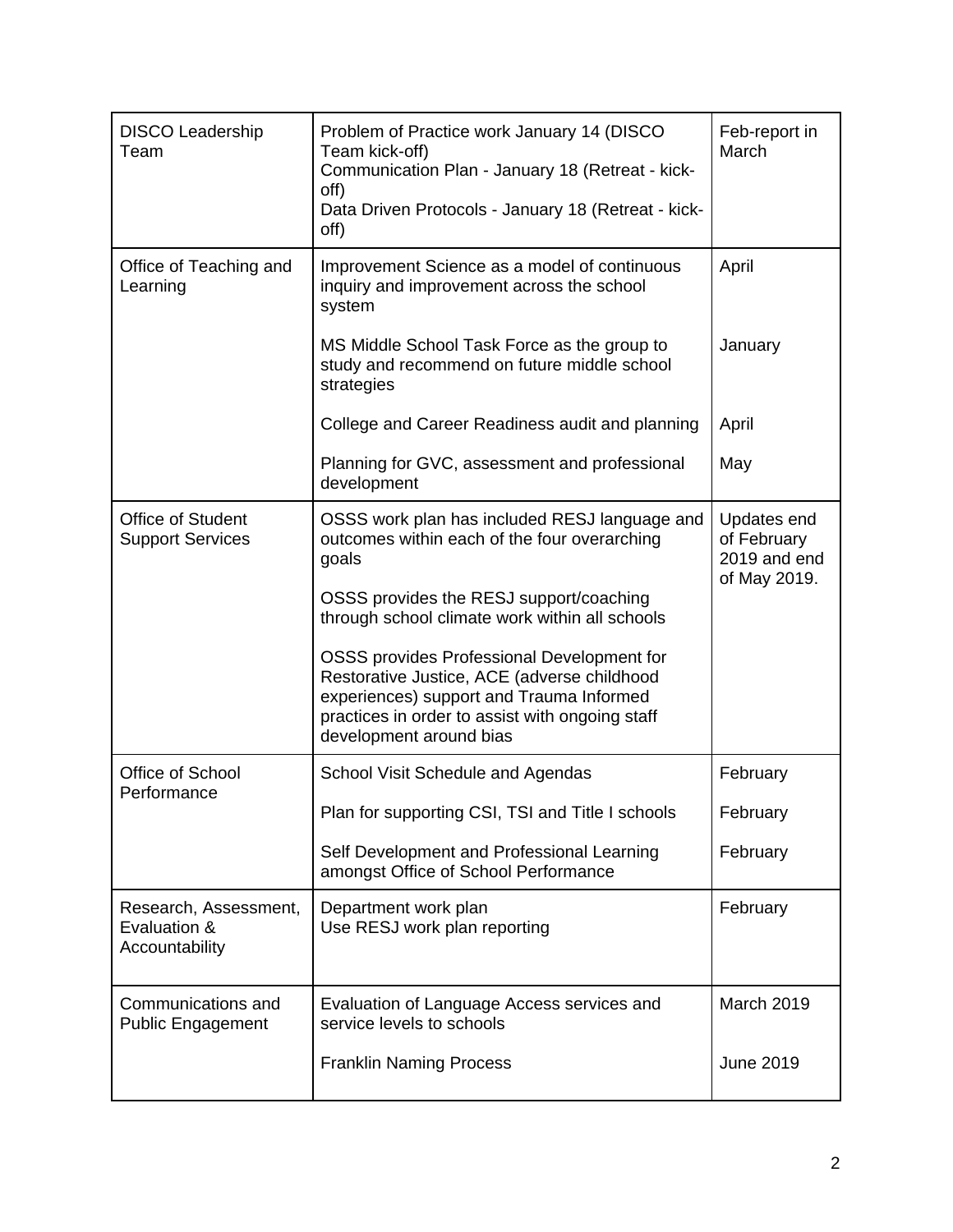|                                                                     | Benson campus engagement                                                                   | <b>March 2019</b>                             |
|---------------------------------------------------------------------|--------------------------------------------------------------------------------------------|-----------------------------------------------|
| Legal                                                               | Policy/AD Development & Review<br>Compliance training design and delivery                  | March 2019<br>May 2019                        |
| <b>Strategic Partnerships</b><br>and Government<br><b>Relations</b> | State funding allocation;<br>implication of legislation<br>Strategic philanthropic efforts | <b>July 2019</b><br>April 2019 and<br>ongoing |
| <b>School Board</b>                                                 | Budget adoption process;<br>review of district policies                                    | <b>April 2019</b><br>On-going                 |

### **What do we do with the information and data from the RESJ Lens?**

- 1. By December 2018, the RESJ Lens will be finalized. Departments will utilize the fillable form version of the RESJ Lens available.
- 2. Completed RESJ Lens documents will be completed and saved to the Team Drive: PPS Racial Equity and Social Justice Lens.
- 3. The Superintendent's Senior Leadership Team (SLT) will review completed forms quarterly, beginning in April 2019.
- 4. SLT will collaborate with departments and present an annual report/synthesis of RESJ Lens themes. The report will also include process and use improvement recommendations for the tool.
- 5. In December 2019, SLT will update the PPS RESJ Lens Protocols.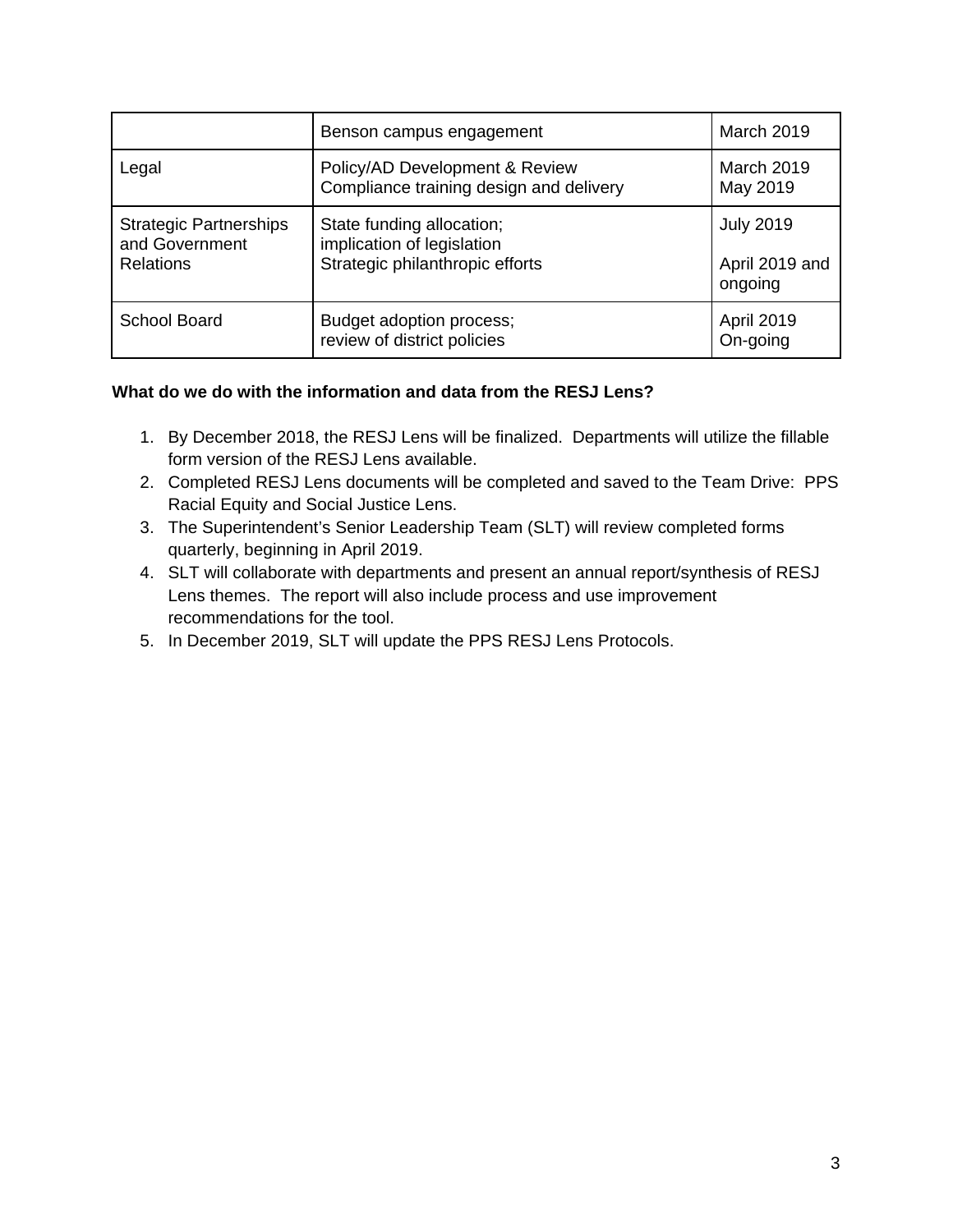

# **PPS Racial Equity and Social Justice Lens**

*Updated December 2018* 

Portland Public Schools is committed to academic excellence and personal success for all students. Central to this commitment is the support of racial equity and social justice. Dedicated policy, people, and practice are necessary to create a culturally responsive organization that ensures the success of students who can navigate and compete in a culturally complex society and global economy.

We must ensure that all students are guaranteed a comprehensive, rigorous, equitable, and inclusive education. Universal access to quality education not only benefits students from all backgrounds, but strengthens our communities and promotes societal prosperity. It is through racial equity and social justice that PPS will become a premiere school district and significantly contribute to Portland becoming a place of economic, technological and cultural innovation.

In 2011, PPS adopted a Racial Educational Equity Policy that called out harmful disparities in our schools and identified the district's role in eliminating them. Since then, PPS embarked on a five-year plan that resulted in several achievements. However, there is collective acknowledgement that there is still much work remaining to ensure all student experience equitable outcomes. Under the leadership of Superintendent Guadalupe Guerrero, PPS has embarked on an inclusive planning process to identify the most urgent areas of opportunity to continue this important work and incorporate our efforts into our five-year road map for Racial Equity and Social Justice.

Our aim is to elevate PPS Racial Equity and Social Justice practices to a comprehensive, defined framework with clear system-wide equity and social justice actions and measurable results.

The primary focus of the Racial Equity and Social Justice lens is on race and ethnicity. While there continues to be a deep commitment to many other areas of the opportunity gap, we know that a focus on race by everyone at PPS allows direct improvements in the other dimensions of diversity. We also know that race and ethnicity continue to compound disparity. We are committed to explicitly identifying disparities in education outcomes for the purpose of targeting areas for action, intervention and investment.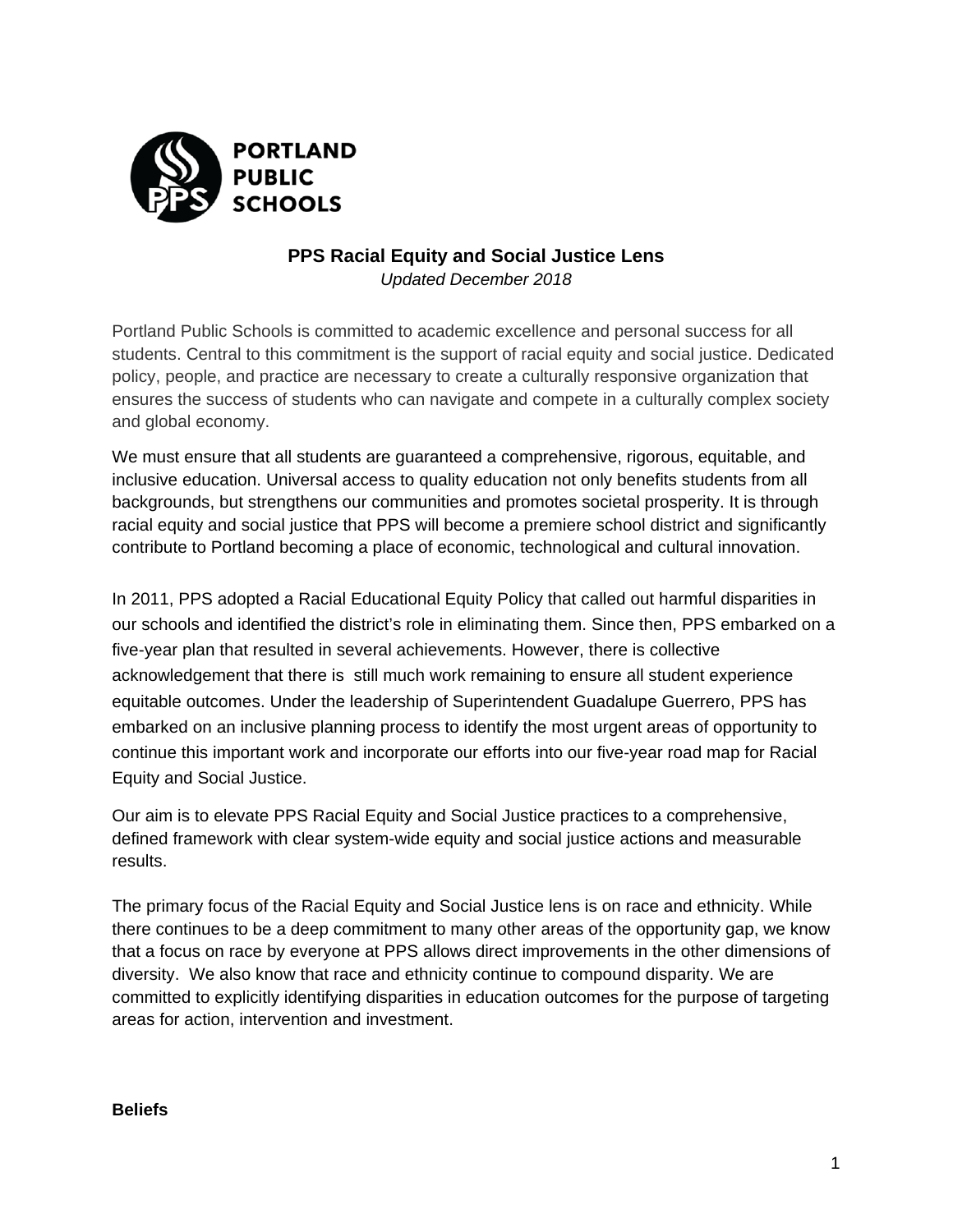**We believe** the district should adopt a student-centered, racial equity and social justice focused lens in all decisions.

**We believe** all students should have equitable access to enriched opportunities in school.

**We believe** we have a collective responsibility to ensure our schools provide a caring, supportive environment. School communities should support healthy, positive development of students and help them grow their unique gifts and talents.

**We believe** the district must work in aligned and coherent ways and in close partnerships with families and communities. We believe that communities, parents, teachers, and communitybased organizations have unique and important solutions to improving outcomes for our students and educational systems. Our work will only be successful if we are able to truly partner with the community, engage with respect, authentically listen -- and have the courage to share decision making, control, and resources.

**We believe** that we are uniquely positioned to effect change broadly across our community because of our role in educating and caring for close to 50,000 Portland children every day. We believe in being courageous and bringing a sense of urgency to this important work.

**We believe** in setting measurable and audacious goals. Embedded in each goal is the provision of a culturally relevant and responsive pedagogy, with clearly defined racial equity and social justice based practices and curriculums.

**We believe** in accountability in all areas of school and student performance, including the areas of Racial Equity and Social Justice

**We believe** that speaking a language other than English is an asset and that our education system must celebrate and enhance this ability alongside appropriate and culturally responsive support for English as a second language.

**We believe** students receiving special education services are an integral part of our educational responsibility and we must welcome the opportunity to be inclusive, make appropriate accommodations, and celebrate their assets. We must directly address the over-representation of children of color in special education and the under-representation in "talented and gifted."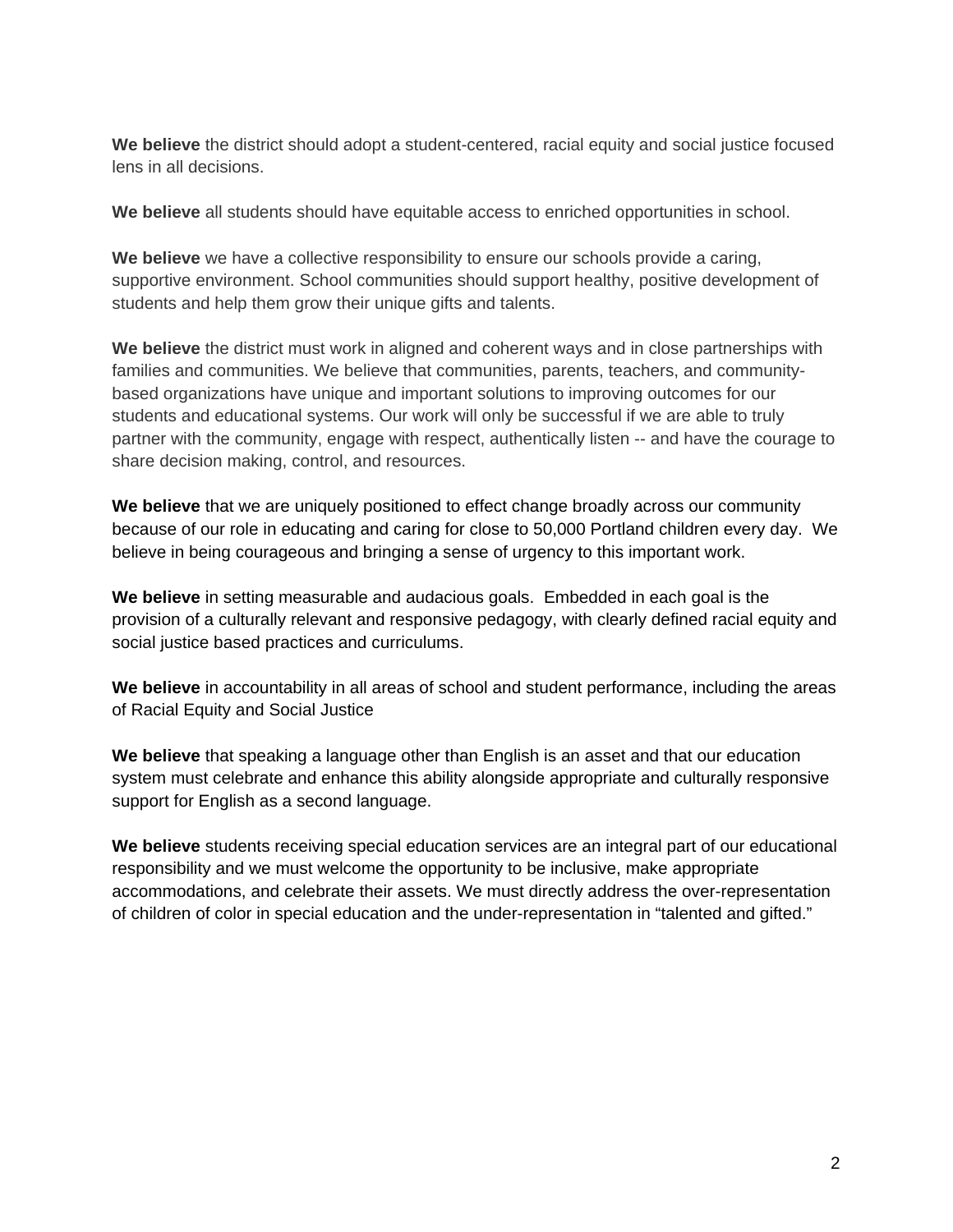# **Racial Equity and Social Justice Lens**

The PPS RESJ Lens is a critical thinking tool which will be applied to the internal systems, processes,resources and programs of PPS to create increased opportunities for all students by evaluating burdens, benefits and outcomes to underserved communities. Through consistent utilization of the RESJ Lens, we intend to strengthen our strategies and approaches toward more equitable outcomes for every student.

The following questions are a guide and will be considered when making decisions and contemplating our strategies.

- 1. Describe the proposed action, desired results and outcomes, and connection to PPS' mission: Every student by name prepared for college, career and participation as an active community member, regardless of race, income or zip code.
- 2. How have you intentionally involved stakeholders who are also members of the communities affected by this policy, program, practice or decision?
	- a. Is there stakeholder support or opposition to the proposal? Why?
- 3. How does the proposed action expand opportunities for racial equity and social justice?
	- a. Who are the demographic groups affected?
	- b. How will each group be impacted/affected by the decision or action?
	- c. Are there any potential unintended consequences for specific groups/populations? Are there strategies in place to mitigate any negative impacts?
- 4. Does the proposed action address barriers to equitable outcomes?
	- a. How will you track progress toward reducing disparities?
- 5. What information/data are you basing your decision or action upon? a. What data or metrics will you collect/use to track impacts of the proposed action on the identified populations
- 6. Describe any changes you have made or will make to the action after applying this lens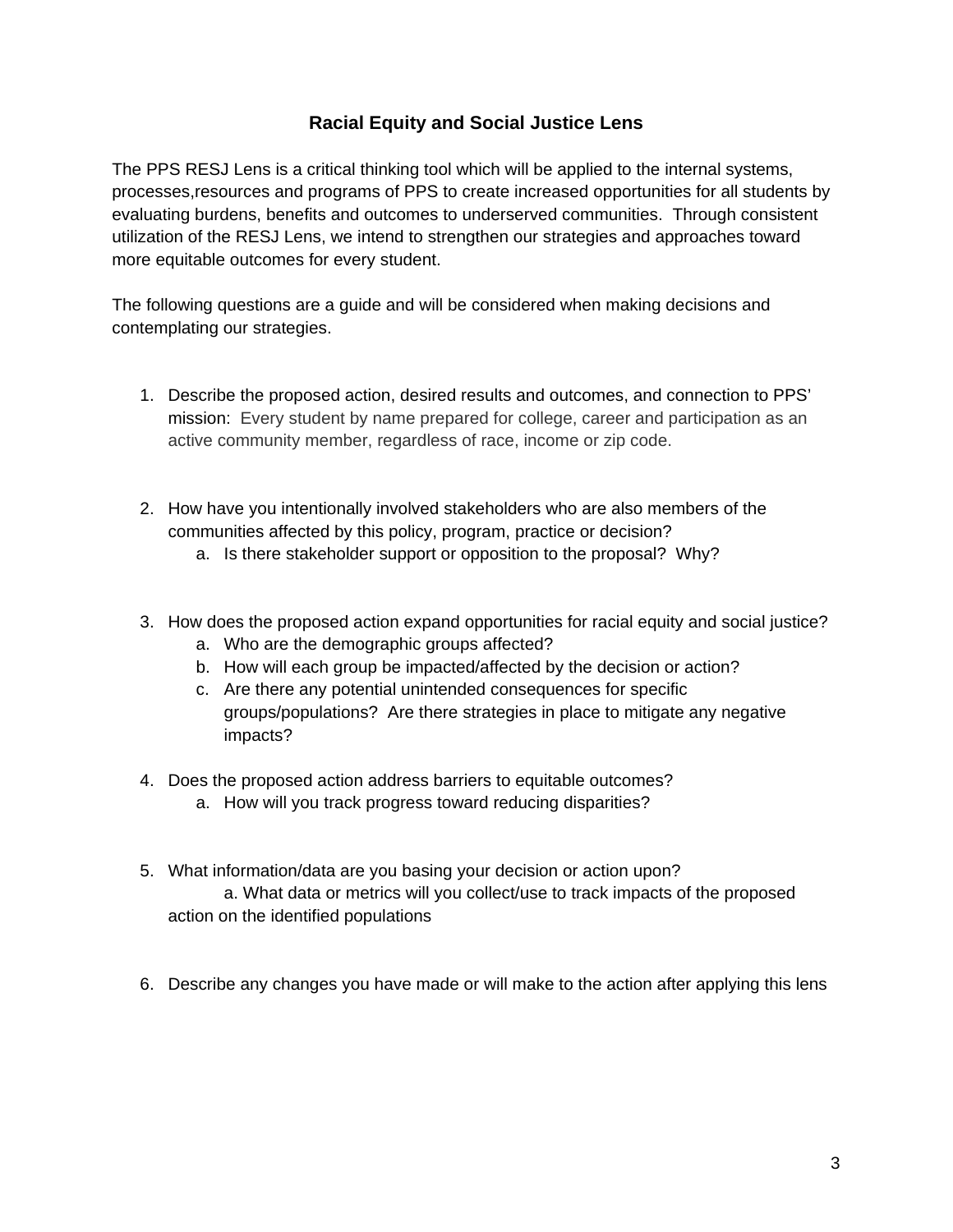### **Definitions**

Diversity- Any and all differences between and among people.

Educational Equity - Educational equity means raising the achievement of all students while (1) narrowing the gaps between the lowest and highest performing students and (2) eliminating the racial predictability and disproportionality of which student groups occupy the highest and lowest achievement categories. (from the PPS Racial Equity Policy narrative)

Equity - The state, quality or ideal of being just, impartial and fair. The concept of equity is synonymous with fairness and justice. It is helpful to think of equity as not simply a desired state or lofty value. To be achieved and sustained, equity needs to be thought of as a structural and system concept

Inclusion - The action or state of including or of being included within a group or structure. Inclusion involves authentic and empowered participation and a true sense of belonging.

Social Justice - Elimination of performance variability between student groups and accelerated achievement for underserved populations.

Underserved students: Students whom systems have placed at risk because of their race, ethnicity, English language proficiency, socioeconomic status, gender, sexual orientation, differently abled, and geographic location. Many students are not served well in our education system because of the conscious and unconscious bias, stereotyping, and racism that is embedded within our current inequitable education system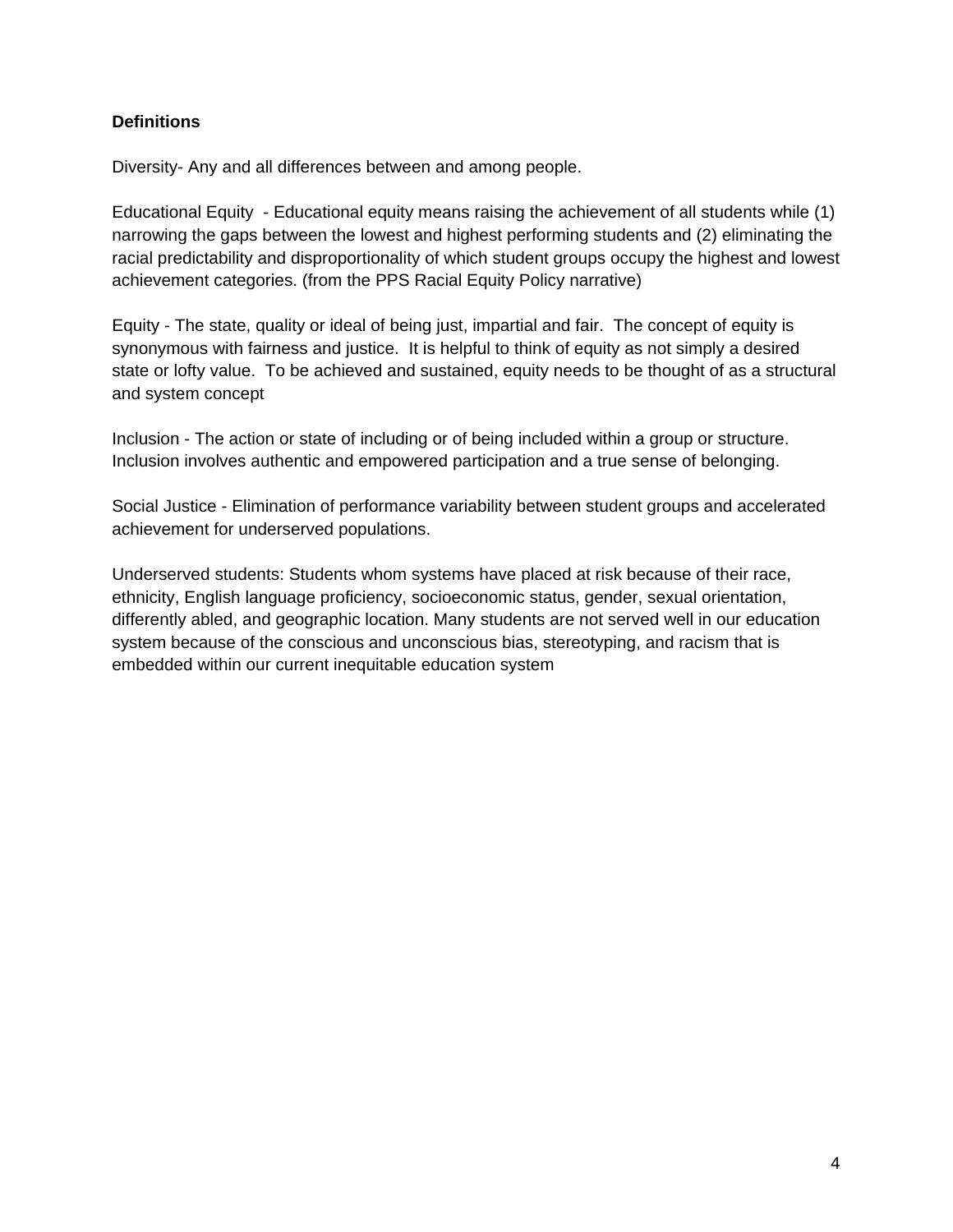

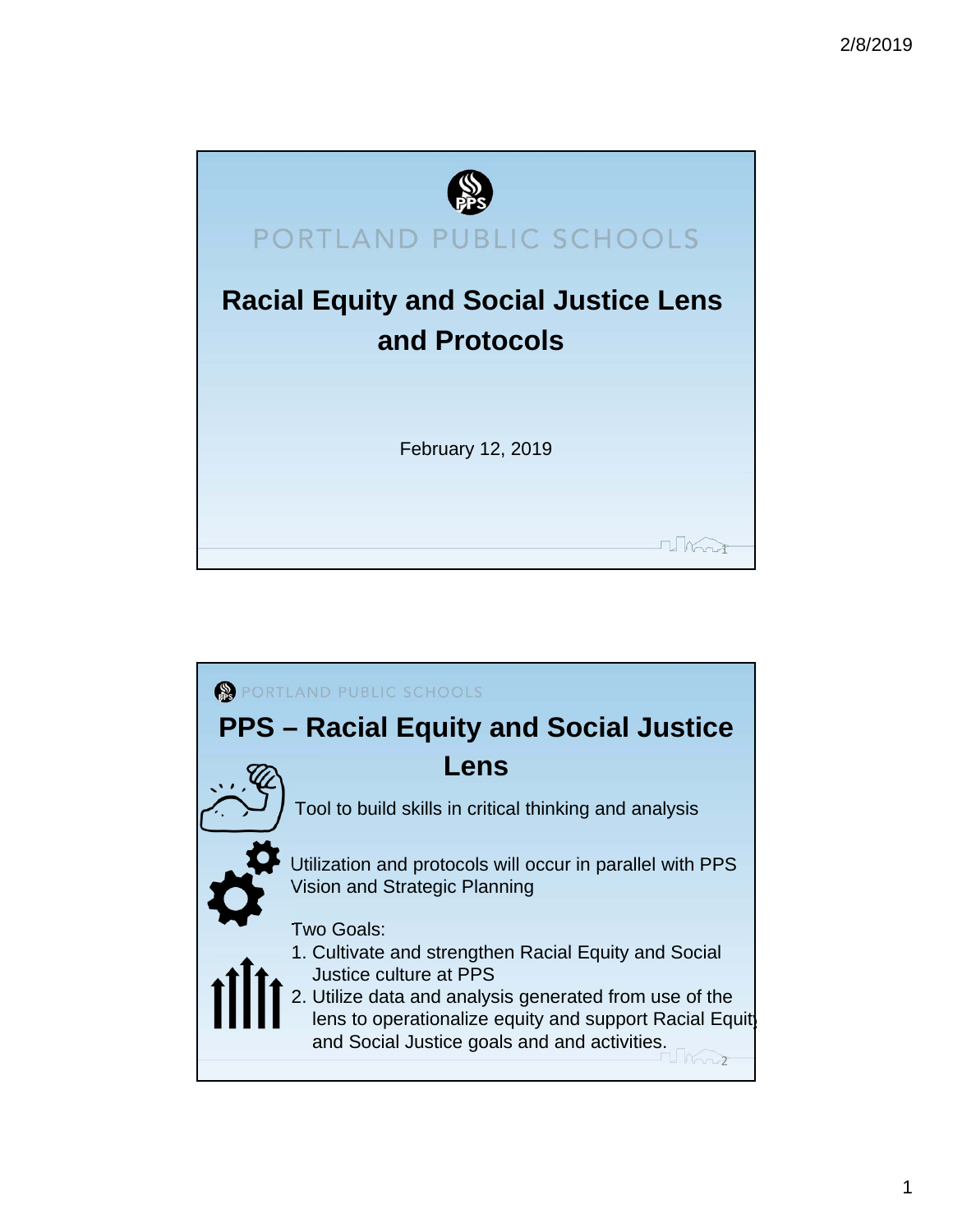

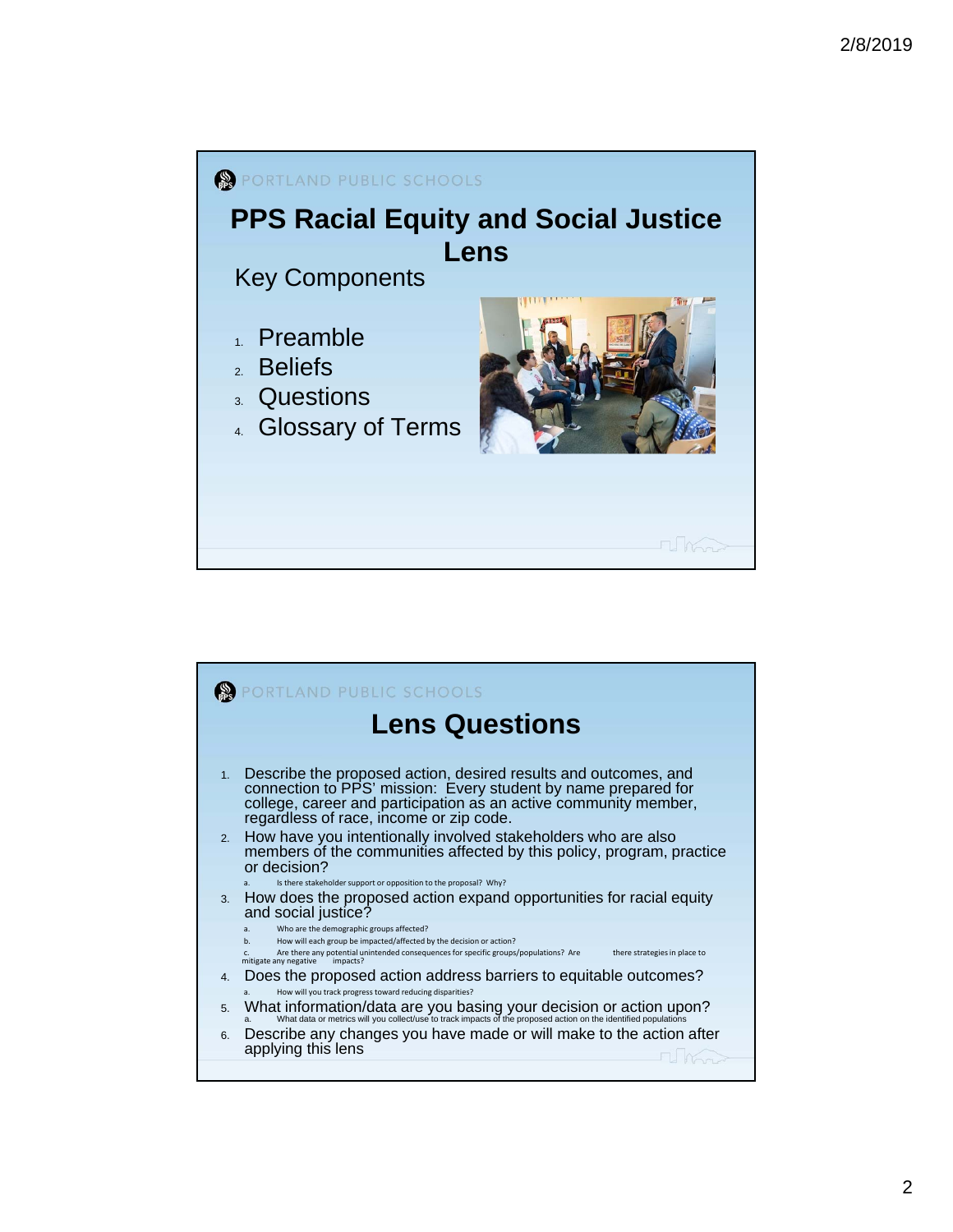